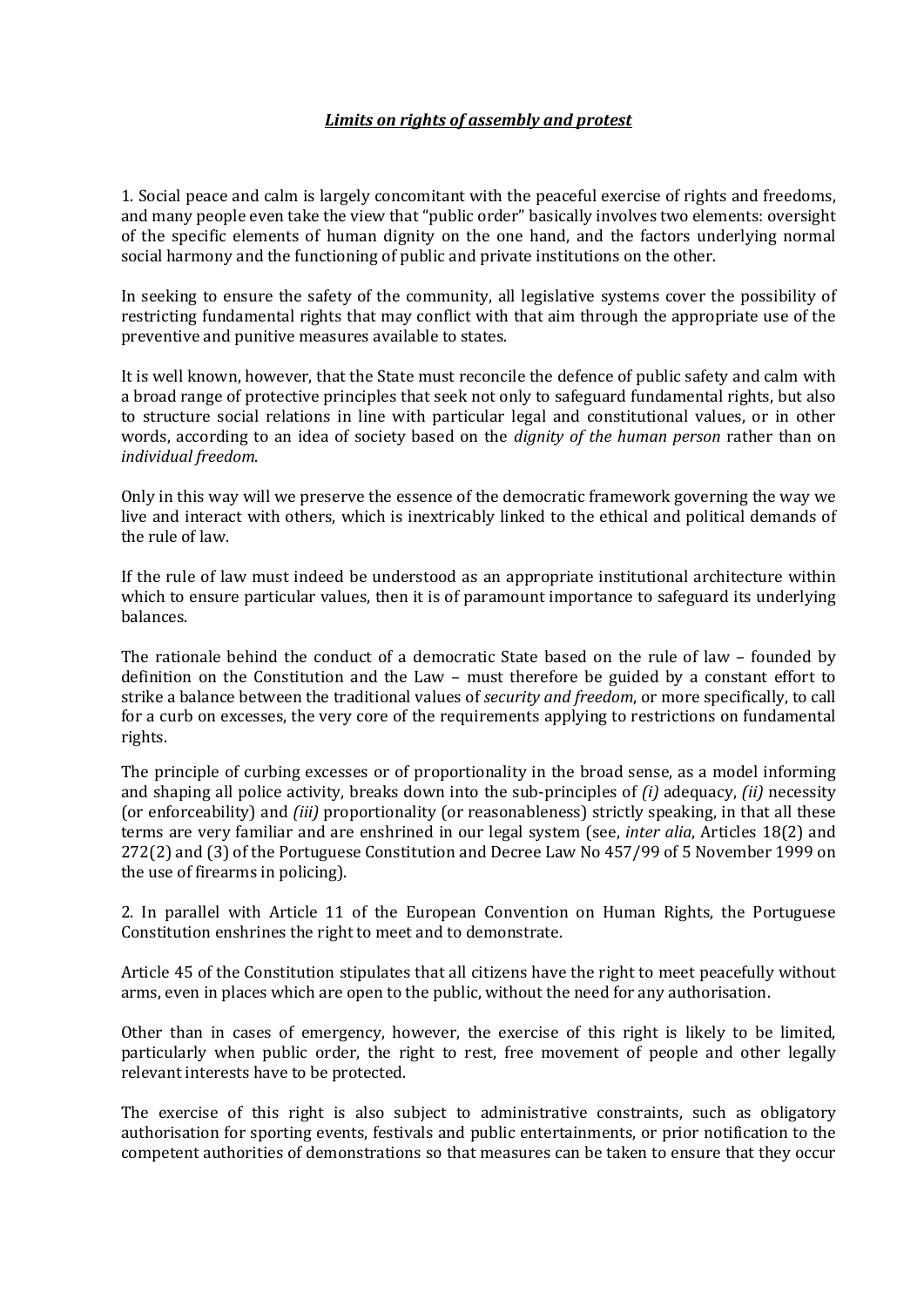without incident, such as traffic control, the prevention of counter-demonstrations and guarantees regarding the safety of the gathering or demonstration itself.

It is debatable whether the authorities can order a demonstration (or gathering) that they have not been notified of to disperse or can disperse it, if it is developing peacefully.

In view of the reason for prior notification, such police measures appear to be illegitimate in these circumstances when weighed against the underlying principles of proportionality.

If authorisation is not forthcoming where it is mandatory, or if a gathering or demonstration is no longer peaceful, it must always be dispersed by the security forces in accordance with the same criteria. 1

3. From 2002 to 2004, I was privileged to serve as National Director of the *Polícia de Segurança Pública* (PSP) [public security police], when for the first time in its history this institution's most senior official was a civilian.

Besides countless demonstrations of the most varied kinds – mostly political and trade union protests – other high-profile events involving large crowds took place in Portugal during that time. These included in particular the European Football Championship (Euro 2004) between 12 June and 4 July, i.e. in a period of the year coinciding with a great influx of holidaymakers, with almost a million (largely foreign) tourists coming to Portugal for an estimated average stay of four days.

The country's small size and modern road and rail network meant that fans did not always seek accommodation in the places where their teams were playing, giving rise to heavy movements of supporters.

Due to the high media profile of the Championship – one of the world's largest events – politically or socially motivated demonstrations or other forms of protest, both domestic and international in nature, were foreseeable.

Some groups of fans were also likely to be less peaceful or even violent, not only within and around stadiums but also on transport routes, at terminals and in leisure areas or other places where supporters gather.

Besides the organisational implications, it was also a time for deep reflection on the prevention and control of public order problems typically associated with the exercise of rights to assemble and protest.

I would therefore like to continue my speech in the light of the events experienced at that time.

4. On the basis of the frame of reference described, in the PSP we defined a philosophy of policing that would be valid for any situation in which large crowds gather, and in the specific case of Euro 2004 we are very pleased to say that there were no incidents of note.

This philosophy of action was underpinned by a combination of the following:

 $\overline{a}$ 

<sup>1</sup> See J. J. Gomes Canotilho, Constituição da República Portuguesa Anotada, Coimbra Editora, 3rd edition, pp. 253 – 254, and Jorge Miranda – Rui Medeiros, Constituição da República Portuguesa Anotada, Coimbra Editora, 2005, pp. 465 – 466.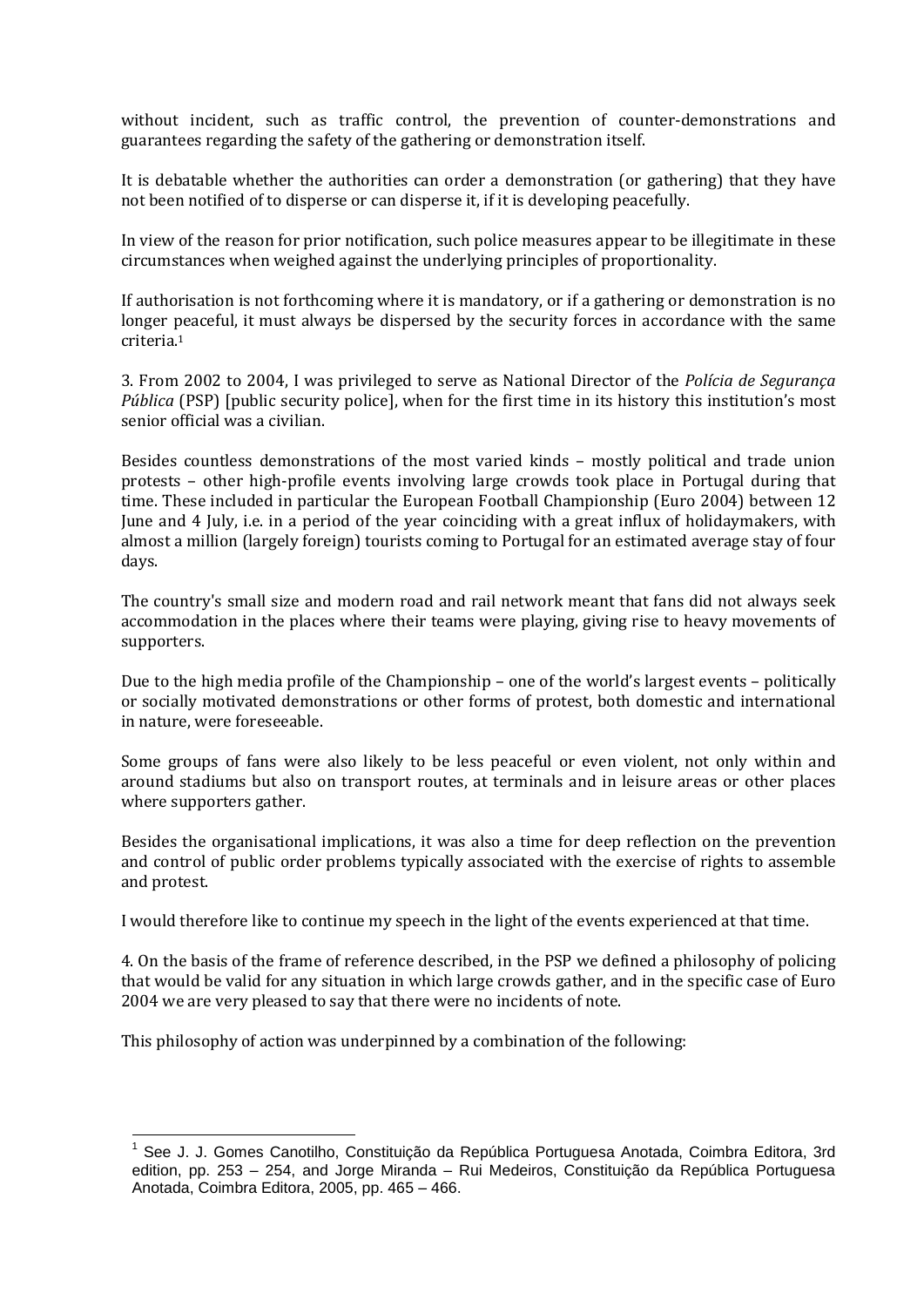– A preventive and proactive stance reflected in a friendly and conciliatory approach appropriate to and fostered by the initially festive and peaceful atmosphere, though it was firm and robust where necessary.

– The use of social media and leafleting publicising the existence of adequate police resources enabling firm action to be taken to ensure public order where necessary, and the intention to do so in the event of violent behaviour or breaches of established tolerance levels.

– Permanent vigilance and a readiness to react, monitoring and anticipating people's movements and behaviour.

– An immediate police presence to deter prohibited behaviour.

– A high police profile making it possible to give people information, respond to requests and resolve minor disputes while transmitting information to the police hierarchy at the same time.

– The striking of a balance in allowing public order resources and equipment to be visible, to be modulated according to needs.

- High mobility, enabling the security forces to move rapidly.
- A high capacity to react and intervene where necessary.

– Modulation of the means and levels of reaction or intervention according to the initial analysis and subsequent development of incidents.

– Significant numbers of plainclothes police, ensuring a constant presence, real-time information and a low-profile capacity to intervene, particularly in situations requiring selective or targeted action.

– On a supplementary basis, covering the possibility of serious or very serious public order problems, three types of situation were anticipated that were also informed by concerns of proportionality and reasonableness:

- First: a change or potential change in public order in the form of aggressive incidents involving few people, though with a high probability of becoming more violent, to be resolved by the tactical intervention of small specialised teams of officers.
- Second: a situation identical to that described, but involving more people, to be resolved by the tactical intervention of the "*Corpo de Intervenção*" [riot police], a police unit highly specialised in restoring public order.
- In the extreme, tactical policing incidents calling for the use of extraordinary means, e.g. terrorist acts, bombings, explosions or hostage taking, involving coordinated action by the regular police force and special units additional to the already mentioned riot police, i.e. the *"special operations group"*, *"bomb disposal squad"* and *"personal security corps"*.

5. Meanwhile, enforcing the rules laid down in the law to facilitate, standardise and ensure its application to real-life situations, a regulation was drawn up on the limits to the use of coercion, covering the following aspects, among others:

– Definition of the degrees of threat and levels of force to be used in each situation, stipulating that in principle a higher level of force should only be used after lesser force has proved ineffective,